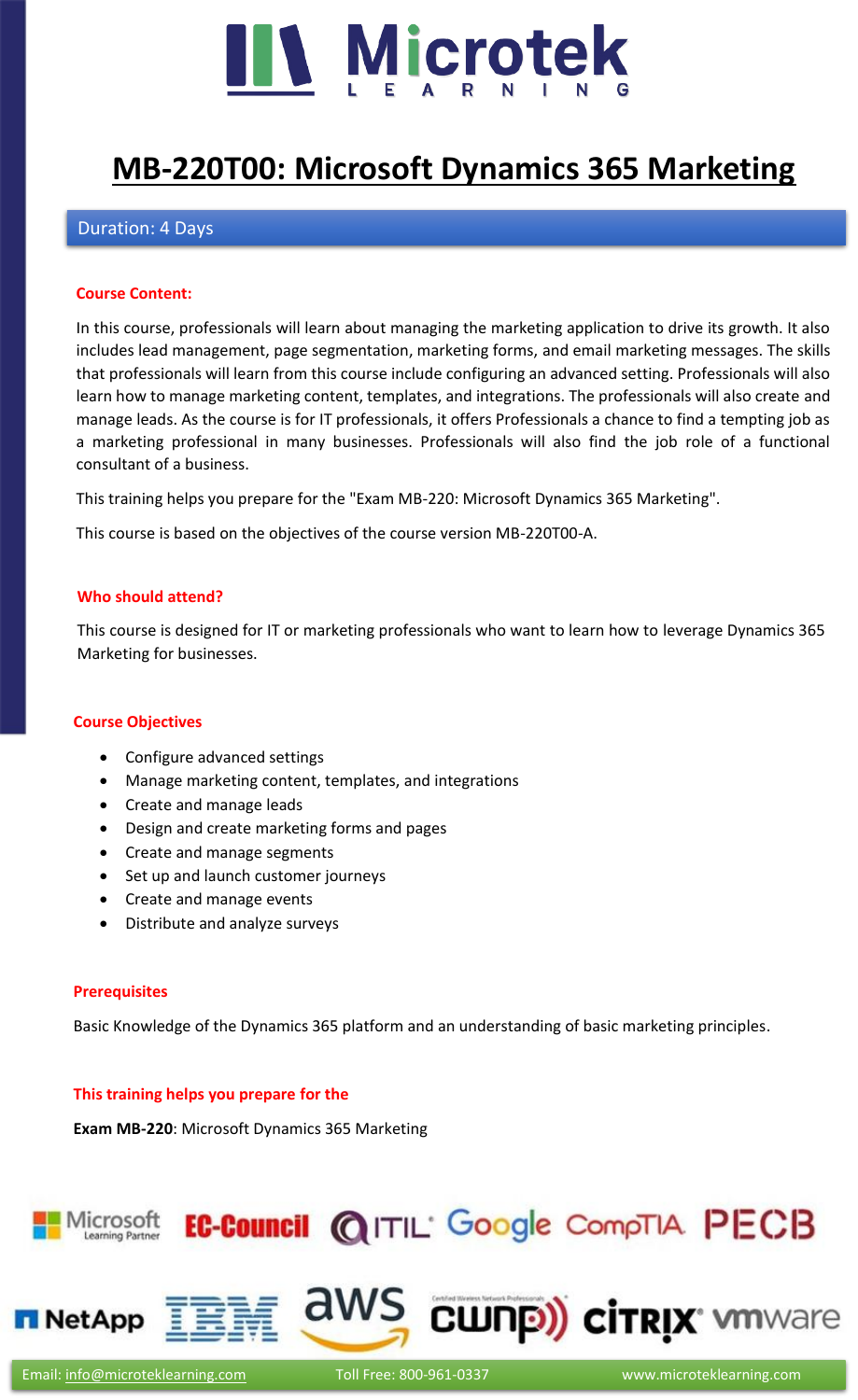

# **Detailed Course Outline:**

# **Module 1: Configure Dynamics 365 Marketing**

In this module, you will learn about setting up your Marketing instance and configuring advanced settings.

### **Lessons**

- Set up and manage Dynamics 365 Marketing
- Configure marketing settings

After completing this module, you will be able to:

- Set up your Marketing application.
- Configure advanced settings such as organization, business management, and content.

### **Module 2: Manage segments and lists**

This module will review how to create, manage, and use segments and subscription centers.

#### **Lessons**

- Create and manage segments
- Create and manage subscription centers and lists

After completing this module, you will be able to:

- Create and manage segments.
- Create and manage subscription centers.

### **Module 3: Manage marketing forms and pages**

This module will cover how to create marketing forms and pages.

#### **Lessons**

- Manage forms
- Manage marketing pages

After completing this module, you will be able to:

- Create marketing forms and embed them on marketing pages.
- Create a marketing page.
- Preview, validate and go live with a marketing page.
- Create marketing form and page templates.

#### **Module 4: Manage leads, accounts, and contacts**

This module will cover how to manage customers as accounts or contacts, and how to nurture them through the lead lifecycle.

#### **Lessons**

- Create and manage leads
- Manage accounts and contacts

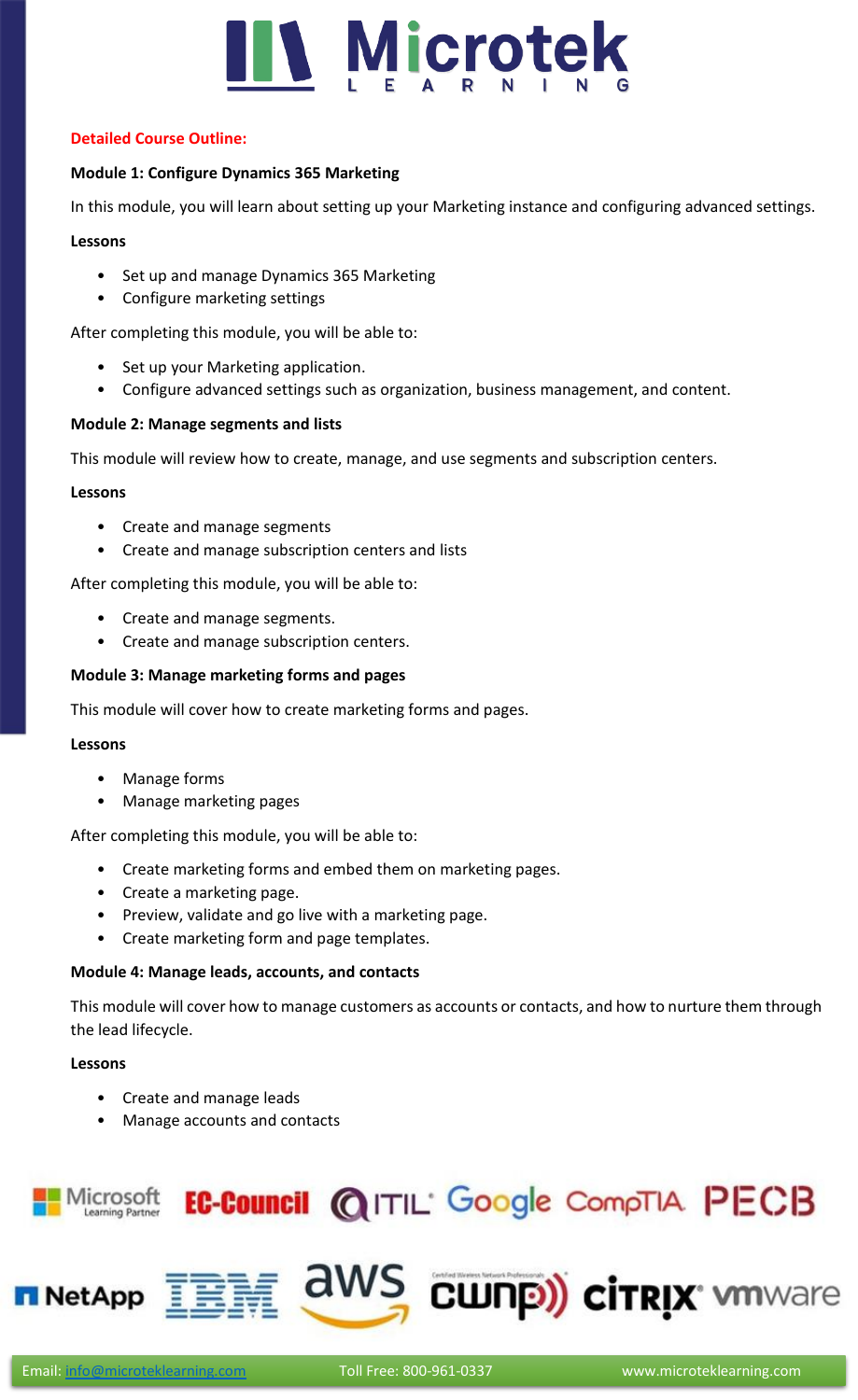

After completing this module, you will be able to:

- Track customers as accounts or contacts.
- Create a lead and convert it to an opportunity.
- Manage leads through the lead lifecycle.

#### **Module 5: Manage marketing emails and customer journeys**

This module will cover how to create email messages and customer journeys in Dynamics 365 Marketing.

#### **Lessons**

- Create marketing emails
- Create customer journeys

After completing this module, you will be able to:

- Create and design email messages.
- Preview, validate and go live with email messages.
- Save an email message as a template.
- Create a customer journey.

#### **Module 6: Manage events**

This module will review the customer journey creation process.

#### **Lessons**

- Create an event
- Create a webinar event
- Promote and manage events

After completing this module, you will be able to:

- Create an event.
- Create a webinar event using Teams as a webinar provider.
- Promote an event.
- Manage the event website.
- Configure events settings.

#### **Module 7: Create surveys with Dynamics 365 Customer Voice**

This module will demonstrate how to create and distribute surveys to customers.

#### **Lessons**

- Create a survey project
- Create surveys with Dynamics 365 Customer Voice
- Send Dynamics 365 Customer Voice surveys